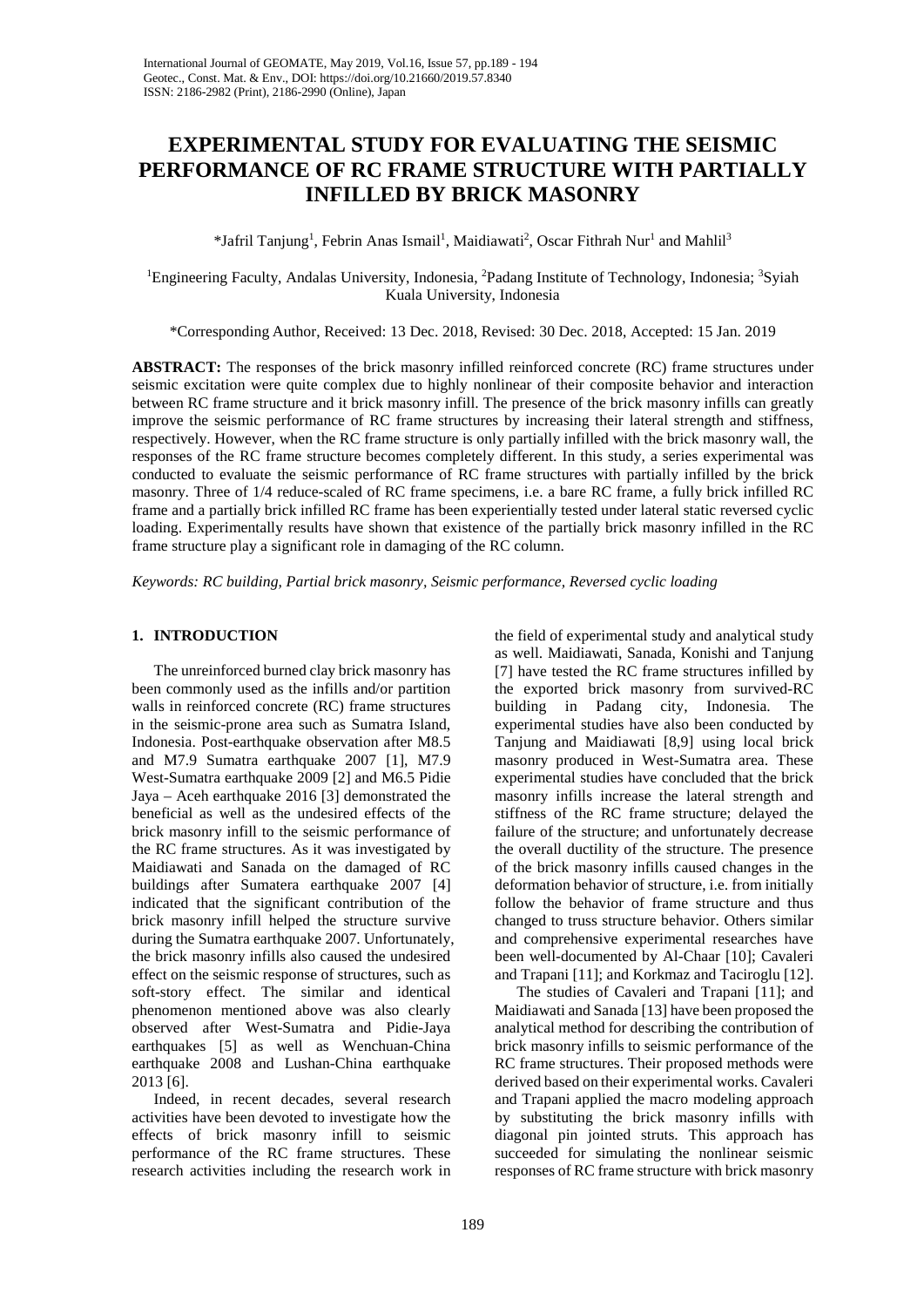infills subjected to lateral static reversed cyclic loading. In another method, Maidiawati and Sanada have proposed the analytical model by replacing the brick masonry infill with the diagonal compression strut. This diagonal compression strut, indeed, represents the idealization of distributed compression transferred between RC frame structure and brick masonry infill interfaces. In their method, the equivalent strut width is evaluated by static equilibriums of the compression balance and lateral displacement compatibility at the frame– infill interfaces. This proposed analytical method has also succeeded when evaluating the seismic performance of the survived RC building during the 2007 Sumatra earthquake.

The studies activities resumed above are mostly focused on the investigation of the effects of fully brick masonry infills in the RC frame structures. The studies for the partially brick masonry infills are still very limited. One of them has been performed and reported by Pradhan et.at. [14]. Others researchers' studies, such as by Kakaletsis et.at. [15]; Surendran and Kaushik [16]; and Akhoundi, Lourenco and Vasconcelos [17] are the studies in the field of the brick masonry infills with central, door or window openings.

Based on the post-earthquake investigation after Pidie-Jaya, Aceh earthquake 2016 [4] has shown the different damaged pattern of the RC frame structure with partially infilled by brick masonry compare to fully infilled by brick masonry and bare frame as well. The series experimental study discussing in this paper was conducted to find the answer how the partially brick masonry infilled in RC frame structure influences the seismic performance of it structures.

#### **2. EXPERIMENTAL PROGRAM**

The experimental works describe in this paper was conducted by using the structural testing facilities at Structural and Construction Material Laboratory, Syiah Kuala University, Banda Aceh, Indonesia. The materials for constructing the tested specimens were collected from local markets in Banda Aceh. Three of 1/4 reduce-scaled one-bay and one-story RC frame specimens were prepared, i.e. a bare RC frame, a fully brick infilled RC frame and a partially brick infilled RC frame. The specimens represent the first story of commonly constructed low-rise RC frame structures in Indonesia. All the specimens were subjected to lateral static reversed cyclic loading.

#### **2.1 Test Specimens**

The typical geometry and reinforcement details used for all RC frame specimens are illustrated in Fig.1. The columns of the RC frame were detailed to yield in flexure before shear failure.



Fig. 1 Reinforcement Detail of Specimen.



Fig. 2 Type of Specimens.

The dimension of the cross-section of columns was 125 mm x 125 mm and reinforced with 4D10 longitudinal bars and φ4@50 transverse hoops. The dimension of the cross-section of the columns and their reinforcements were designed considering the scale reduction. The clear height of the columns was 750 mm. The dimension of top-beam was 150 mm wide, 150 mm deep and 1550 mm long and reinforced with 4D13 longitudinal bars and φ6@50 transverse stirrups. The columns were then supported by the lower-beam which was fastened to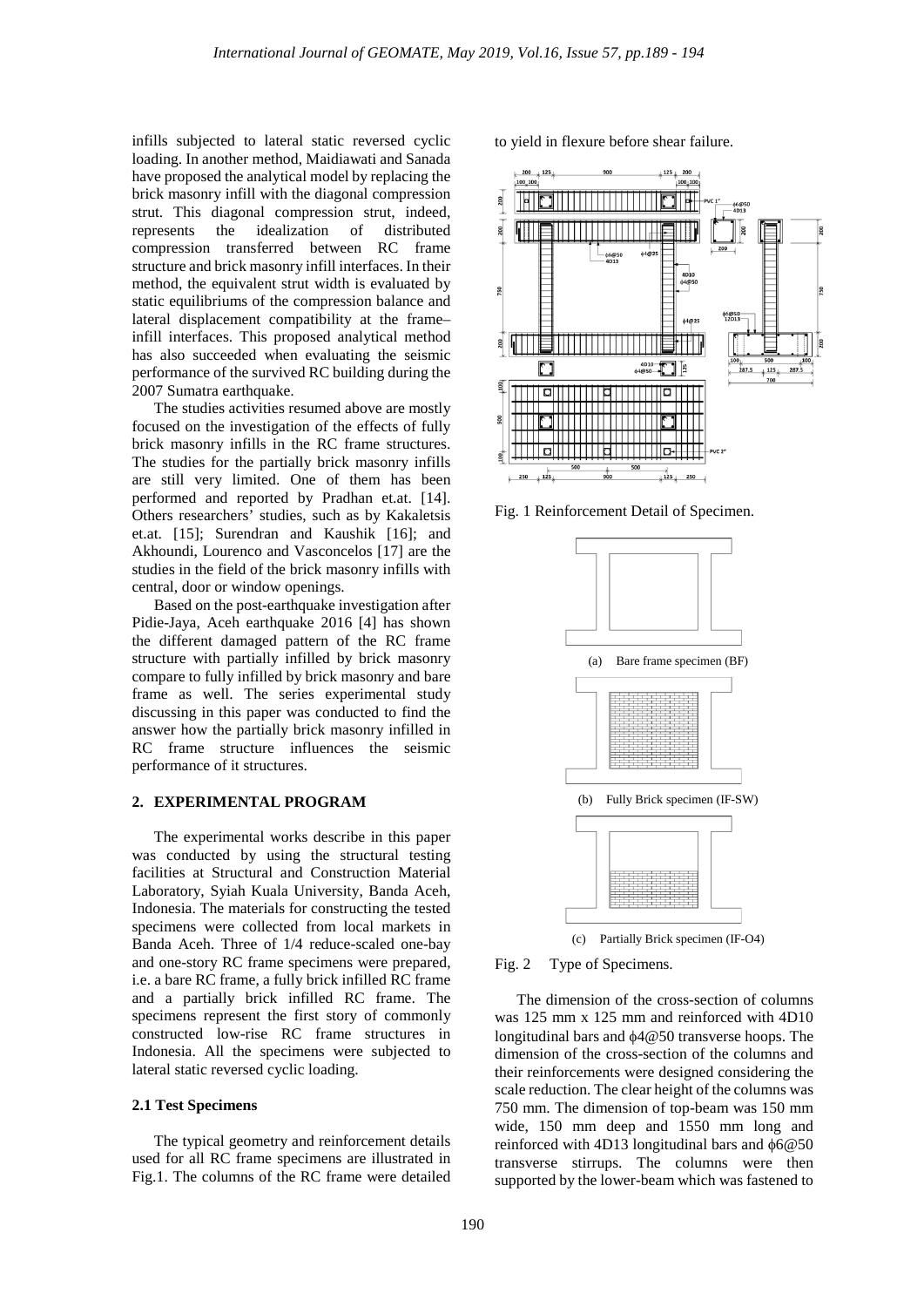the strong floor by using six post-tensioning rods. The dimension of the lower-beam was 700 mm wide, 150 mm deep and 1650 mm long and reinforced with 12D16 longitudinal bars and φ6@50 transverse stirrups.



Fig. 2 Type of Specimens.

The schematic view of three RC frame specimens is shown in Fig. 2, i.e. the bare frame (BF) specimens, fully brick masonry infilled (IF-SW) specimen and partially brick masonry infilled (IF-O4) specimen. The infill area of IF-O4 specimen was approximately half of infill area of IF-SW specimen. The IF-SW and IF-O4 specimens were infilled by 1:4 reduce-scaled masonries of burnt clay brick with a dimension of 30 mm wide, 13 mm deep, 60 mm long. The mortar beds with the ratio of cement: water in 1:0.5 were used for assembling the brick masonry as infills. The infill was then covered by 5 mm thickness of mortar on it both surfaces. Noting that for all specimens, there were no shear connectors installed on the interface between column and infill.

#### **2.2 Test Setup and Instrumentation**

Figure 3.a shows a schematic image of the cyclic loading test setup plan for current experimental works. At first, the specimen was placed on the rigid floor. To keep the specimen remain in its place, the lower-beam was fastened to the rigid floor by using six post-tensioning rods. A double action lateral actuator force equipment was attached and fastened to the strong wall by using four post-tensioning rods.



(c) Cyclic Loading Procedure

Fig. 3 Test Setup and Instrumentation.

In order to prevent the applied force cause the out of plane deformation during testing, the topbeam was constrained by two horizontal steel beams. These two horizontal beams were connected to the actuator force, which mounted on the strong wall. The displacement transducers were installed at several points to measure the deformation as well as to be controlling the displacement point of the whole test, as shown in Fig. 3b.

The cyclic procedure applied in current works is following FEMA461 [18] as is given in Fig. 3c. The procedure began with a drift ratio of 0.125% (R=1/800), 0.250% (R=1/400), and up to 8%  $(R=1/12.5)$ ; where R is the drift angle. This cyclic procedure was conducted in displacement control with the loading speed of approximately 0.05 mm/s. Except for the first drift ratio, two cycles were applied for each drift ratio. Incremental of the applied lateral static load and the deformation of the specimen were monitored and recorded throughout the tests. In order to identify the failure mechanism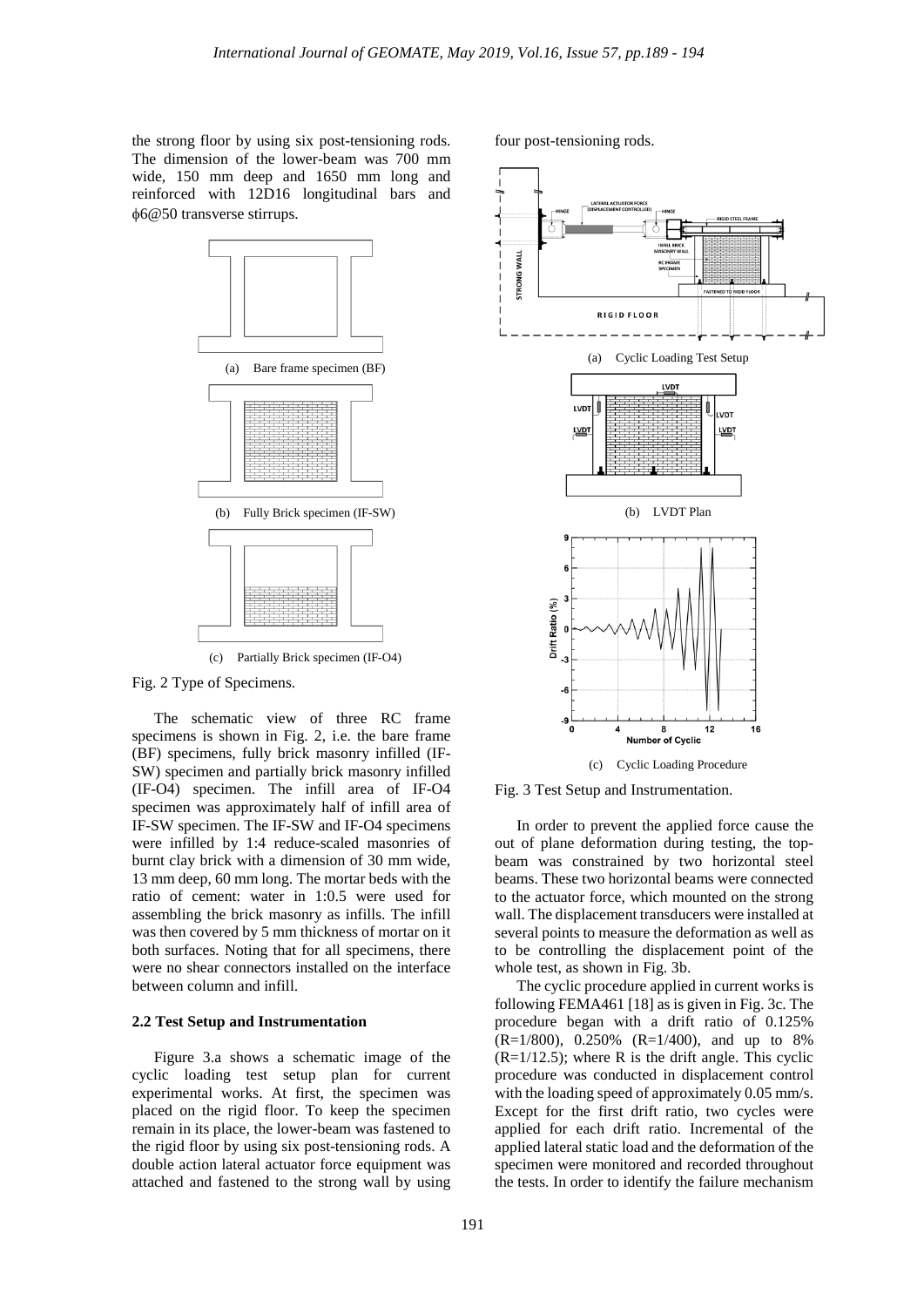of the specimen, the initial cracks and its crack propagation were marked on the specimen in every loading cycle.

# **3. EXPERIMENTAL RESULTS AND DISCUSSION**

## **3.1 Material Properties**

The material properties used for constructing RC frame specimens, including their brick masonry loading-displacement for BF specimen. The ultimate lateral strength was reached at 51.3kN at 57.8 mm of lateral displacement, i.e. at the drift ratio of almost 8% (R=1/12.5). The initial flexural crack at the top side of the tensile column was observed within the drift ratio of  $0.25\%$  (R=1/400); the lateral displacement was 1.2 mm. The initial shear crack appeared at the compressive column within the drift ratio 0.5% (R/200); the lateral displacement at that time was 3.8 mm. Within the last cycle of drift ratio of 8% (R=1/12.5), the





(a) BF Specimen (b) IF-SW Specimen (c) IF-O4 Specimen

Fig. 5 Crack Patterns at Drift Ratio=8% (R=1/12.5).

infills, were obtained by standard material testing procedures. The compressive strength of concrete cylinder at 28 days after casting was 49.9 MPa, i.e. the sample of the concrete was cast to the RC frame specimens. The compressive strength of the brick masonry cube was 10.9 MPa. The nominal yield (tensile) strengths of the reinforcements, respectively for Ø4, Ø6, D10, and D13, were 390.2 (598.3) MPa, 346.8 (448.6) MPa, 462.0 (619.7) MPa, and 421,1 (582.4) MPa.

## **3.2 Loading-Deformation Curves and Crack Patterns**

#### *3.2.1 Bare-frame Specimen (BF)*

Figure 4.a. shows the hysteretic loop of lateral

compressive column experienced shear failure at the lateral displacement of 57.8 mm, as is shown in Fig. 5.a. As we expected, the RC columns of the specimen exhibited the flexural failure before experienced the shear failure.

# *3.2.2 Fully Brick Masonry Infilled Specimen (IF-SW)*

The hysteretic loop of the relation between the lateral loading and displacement for IF-SW specimen is shown in Fig. 4.b. Its figure exhibits that the presence of brick masonry infill in RC frame significantly increased the lateral stiffness of the specimen. The increasing of the lateral stiffness was indicated by increasing of the lateral strength capacity of the specimen, i.e. 127.7kN at about 7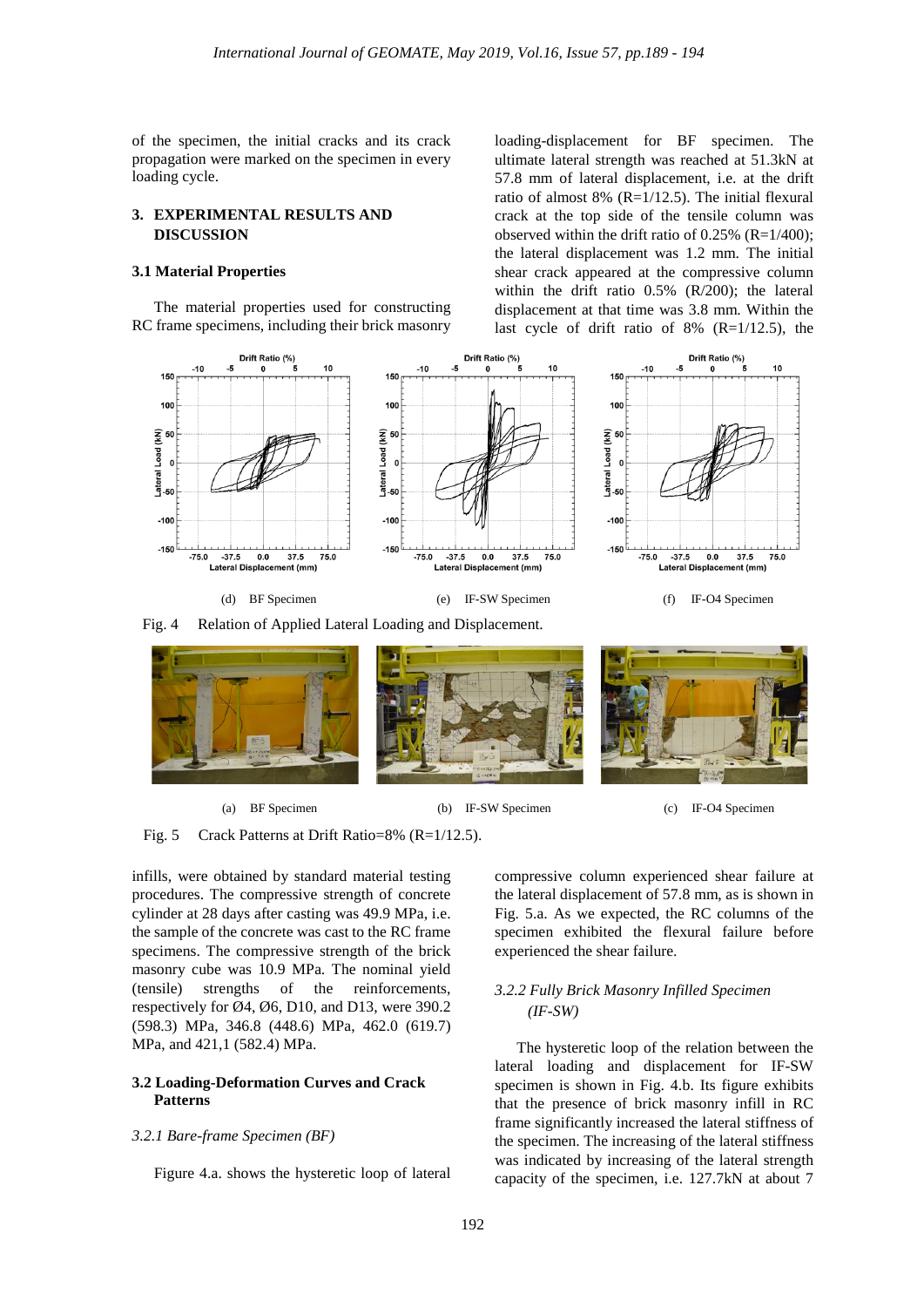mm lateral displacement. Increase about 2.5 times compare to the capacity of the bare-frame BF specimen.

A separation crack has appeared between column and brick masonry infill at the beginning of loading, i.e. within the drift ratio of 0.125% (R=1/800). Initial flexural and shear cracks of the tensile column were observed within the drift ratio of  $0.25\%$  (R=1/400) at the lateral displacement about 1.3 mm and 1.6 mm, respectively. The diagonal shear crack was observed at the center of brick masonry infill within the drift ratio 0,5% (R=1/200) when the lateral displacement about 3.4 mm. Within the drift ratio of  $2\%$  (R=1/50), the brick masonry infill experienced the shear failure, thus the lateral strength of the specimen started to significantly degradant. As soon as shear failure of the brick masonry infill, the strength of the specimen then now depends on the strength of the RC frame structure. Continued the lateral loading caused the boundary columns experienced the shear failure within the drift ratio of 8% ( $R=1/12.5$ ) as is shown in Fig. 5.b.

## *3.3.3 Partially Brick Masonry Infilled Specimen (IF-OS)*

For the IF-O4 specimen, the hysteretic loop of the lateral loading-displacement is shown in Fig. 4.c. The ultimate lateral strength of 68.5kN was reached at lateral displacement about 27.1 mm. Although the area of the brick masonry infill for IF-O4 specimen was half of IF-SW specimen, the increasing the lateral strength of IF-O4 specimen much less than IF-SW specimen, compare to bare specimen BF. The lateral strength of IF-SW specimen increased about 148%, while the IF-O4 specimen increased only about 33%.

The failure pattern of the brick masonry infill in this specimen was dominated by the horizontal crack. Compare to IF-SW specimen, i.e. the major failure pattern was inclined diagonal shear cracks. The presence of this partially brick masonry infill made the stiffness of the RC columns specimen, where the partially brick masonry installed, relatively increase when was compared to other parts of these columns. As the consequence, the parts of the columns without brick masonry infill became the weak area of the RC frame structure. The observation during experimental works has shown that the failure of the current specimen was dominated by the shear failure at the area of columns without brick masonry infill as is shown in Fig. 5.c. This fact suggested that the partially brick masonry infill in RC frame structure has significantly played role in the damaged of the RC

columns of the specimen.

## **4. CONCLUSION**

The experimental work for evaluating the seismic performance of the partially brick masonry infilled RC frame structure has been conducted in this study. For this purpose, three of 1:4 reducescaled one-bay one-story RC frame specimens have been tested subjected to lateral static reversed cyclic loading, i.e. bare RC frame, fully brick infilled RC frame and partially brick infill specimens, respectively. When comparing the BF to IF-SW specimens, the presence of the fully brick masonry in IF-SW frame directly adding the stiffness of the RC frame; resulting the increased of the lateral strength capacity of the RC frame. The presence of this full brick masonry has also delayed the collapse of RC columns in the IF-SW specimen; since the RC frame and brick masonry now in the composite when they were subjected to lateral loads. Unfortunately, for the IF-O4 specimen, although its lateral strength capacity has increased, compared to BF specimen, the presence of partially brick masonry infill caused the premature collapse of the RC column of the specimen. Therefore, when the RC frame is planned to partially infilled by the brick masonry, the reinforcement design of the column has to consider the additional shear force caused by the presence of it partially brick infills.

## **5. ACKNOWLEDGMENTS**

This research work is financially supported by the Institute of Research and Community Development of Andalas University through the Research Grand of Program Penelitian Skim Klaster Riset Percepatan Guru Besar (KRP2GB) with the contract number 13/UN.16.17/PPP.PGB/LPPM/2018. The authors also sincerely acknowledge to Professor Katsuki Takiguchi, Takiguchi Laboratory, Department of Mechanical and Environmental Informatics, Tokyo Institute of Technology, Japan; Dr. Abdullah, Civil Engineering Department, Syiah Kuala University; head and staffs of Structure and Construction Material Laboratory, Engineering Faculty, Syiah Kuala University, for supporting during prepared the specimens, provided the structural testing facilities and conducted the structural tests.

# **6. REFERENCES**

- [1] https://en.wikipedia.org/wiki/September\_2007 \_Sumatra\_earthquakes.
- [2] https://en.wikipedia.org/wiki/2009\_Sumatra\_e arthquakes.
- [3] https://en.wikipedia.org/wiki/2016\_Aceh\_eart